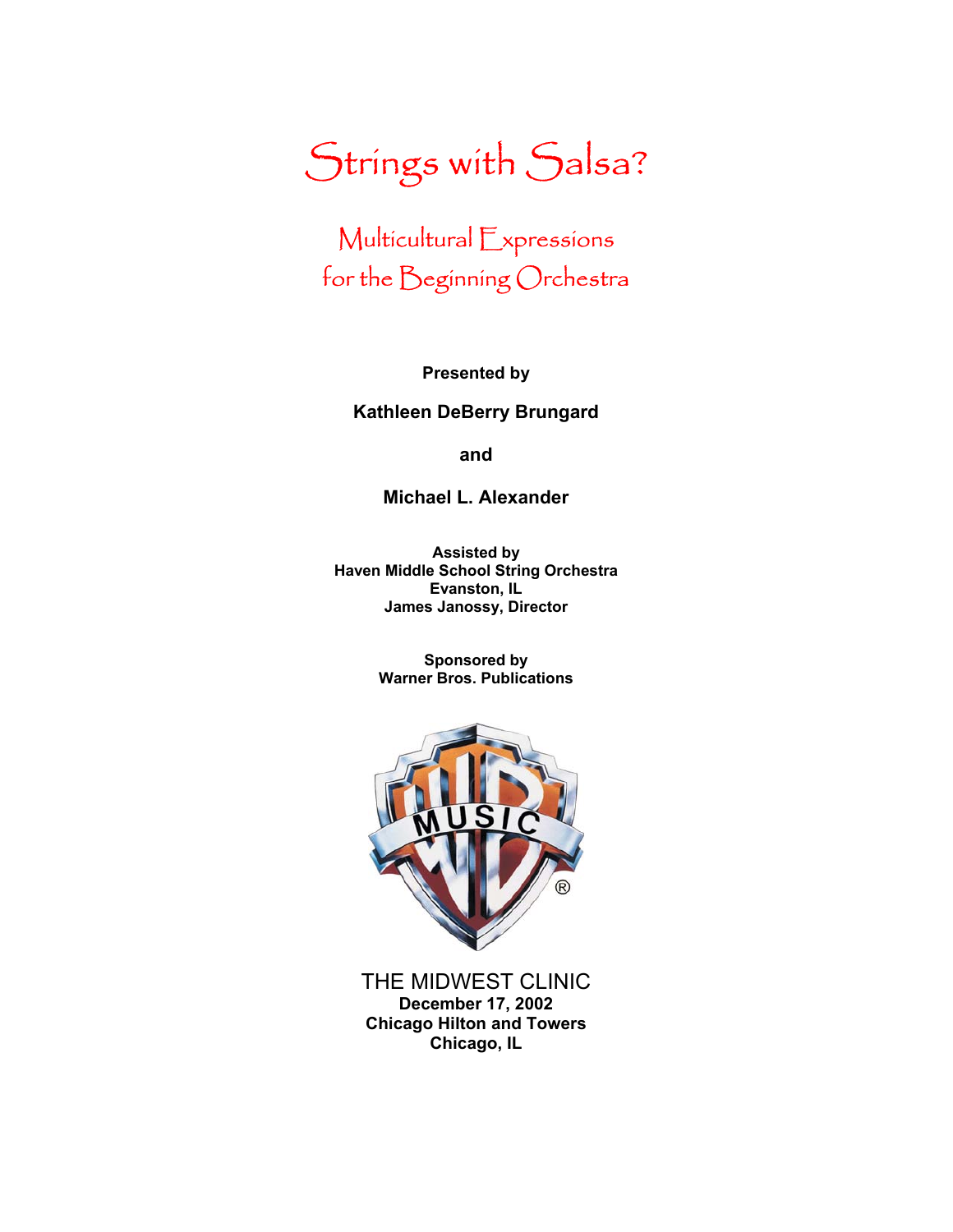### STRINGS WITH SALSA?

#### MULTICULTURAL EXPRESSIONS FOR THE BEGINNING ORCHESTRA

#### **Masterworks That Reflect Various Cultures**

Listening:

- 1) Play a recording of a Masterwork as the students enter and exit the classroom.
- 2) Perform warm-ups to the steady beat of a Masterwork.
- 3) Pose questions or thoughts that illuminate the cultural aspect of a Masterwork.

Understanding the culture:

- 1) Identify the country/area where the music originated on a globe or map.
- 2) Learn the "story" or background of the music.
- 3) Understand how the music portrays the culture or subject of the "story."
- 4) View artwork that extends or reinforces the musical form.
- 5) View artwork which illuminates musical concepts/culture.

Perform the melody of the Masterwork:

1) Perform the melody of the Masterwork or a melody of similar genre/style.

#### **Use Accompaniments from a Variety of Cultures and Styles**

Introduce pre-melody technique using accompaniments from a variety of cultures and styles:

- 1) Relate the style of the accompaniment to the technique.
- 2) Use authentic cultural settings and instruments to provide variety and interest:
	- a. Discuss the style of the accompaniment.
	- b. Identify the country/area where the music originated on a globe or map.
	- c. Identify the instruments used in the accompaniment. Discuss any similarities with string technique (pizzicato, arco, etc).
- 3) Use rhythm tracks (salsa, rock, reggae, African drums, etc.) to give variety when reinforcing the learning.

Encourage home practice using accompaniments from a variety of cultures and styles. Encourage parent/student discussion of cultural heritage and style.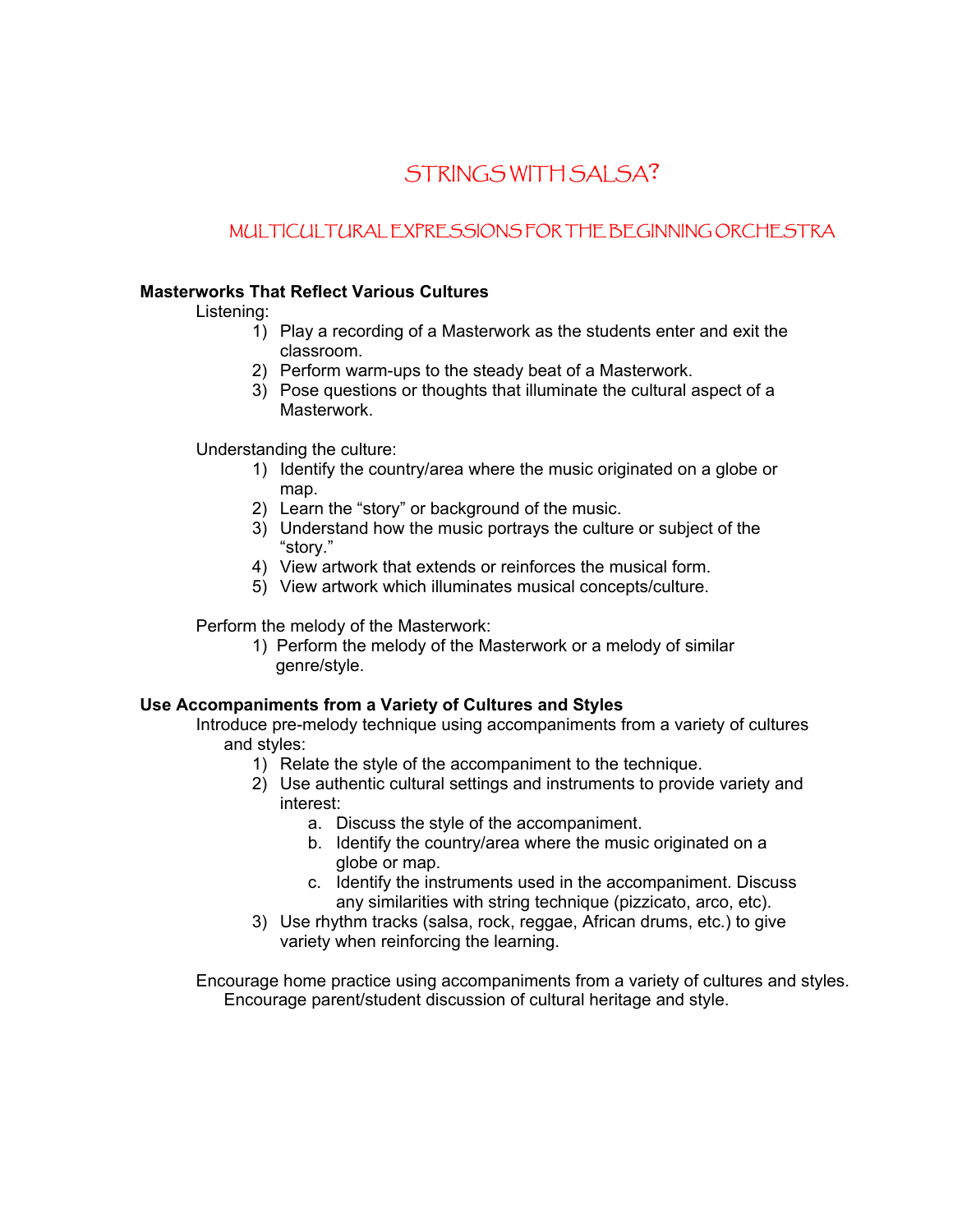#### **Concert Programming**

- A. Concerts that feature compositions from different cultures:
	- 1) Holiday Concerts:
		- a) Inclusion of different religious affiliations.
		- b) Secular holiday songs from a variety of cultures.
		- c) Ask students of different ethnic backgrounds to share songs/music/instruments of their culture---especially at their holiday times (Ramadan, Hanukkah, etc).
		- d) Display corresponding maps and artwork as students perform the music.
	- 2) Multicultural Concerts:
		- a) Folk songs from different countries/cultures.
		- b) Encourage students to wear the costume of their native country.
		- c) Ask students of different ethnic backgrounds to share songs/music/instruments of their culture.
		- d) Display corresponding maps and artwork as students perform the music.
	- 3) Beginner Concerts:
		- a) Demonstrate techniques the students have learned. Explain how the style of the accompaniment relates to the technique being performed.
		- b) Display corresponding maps and artwork as students perform the music.
- B. Program Notes by Students:
	- 1) Write program notes for the compositions to be performed.
	- 2) Read/recite the notes before each composition is performed.

#### **Folk Songs of Different Cultures**

Use a variety of folk songs from different countries/cultures to teach and reinforce technique:

- 1) Pose questions or thoughts that illuminate the cultural aspect of the composition.
- 2) Identify the country/area where the music originated on a globe or map.
- 3) Discuss the "story" or background of the music.
- 4) Discuss how the music portrays the culture or subject of the "story."
- 5) View artwork that extends or reinforces the musical form.
- 6) View artwork which illuminates the musical concepts/culture.
- 7) Use authentic cultural settings and instruments to provide variety and interest:
	- a. Discuss the style of the accompaniment.
	- b. Identify the instruments used in the accompaniment. Discuss any similarities with string technique (pizzicato, arco, etc).